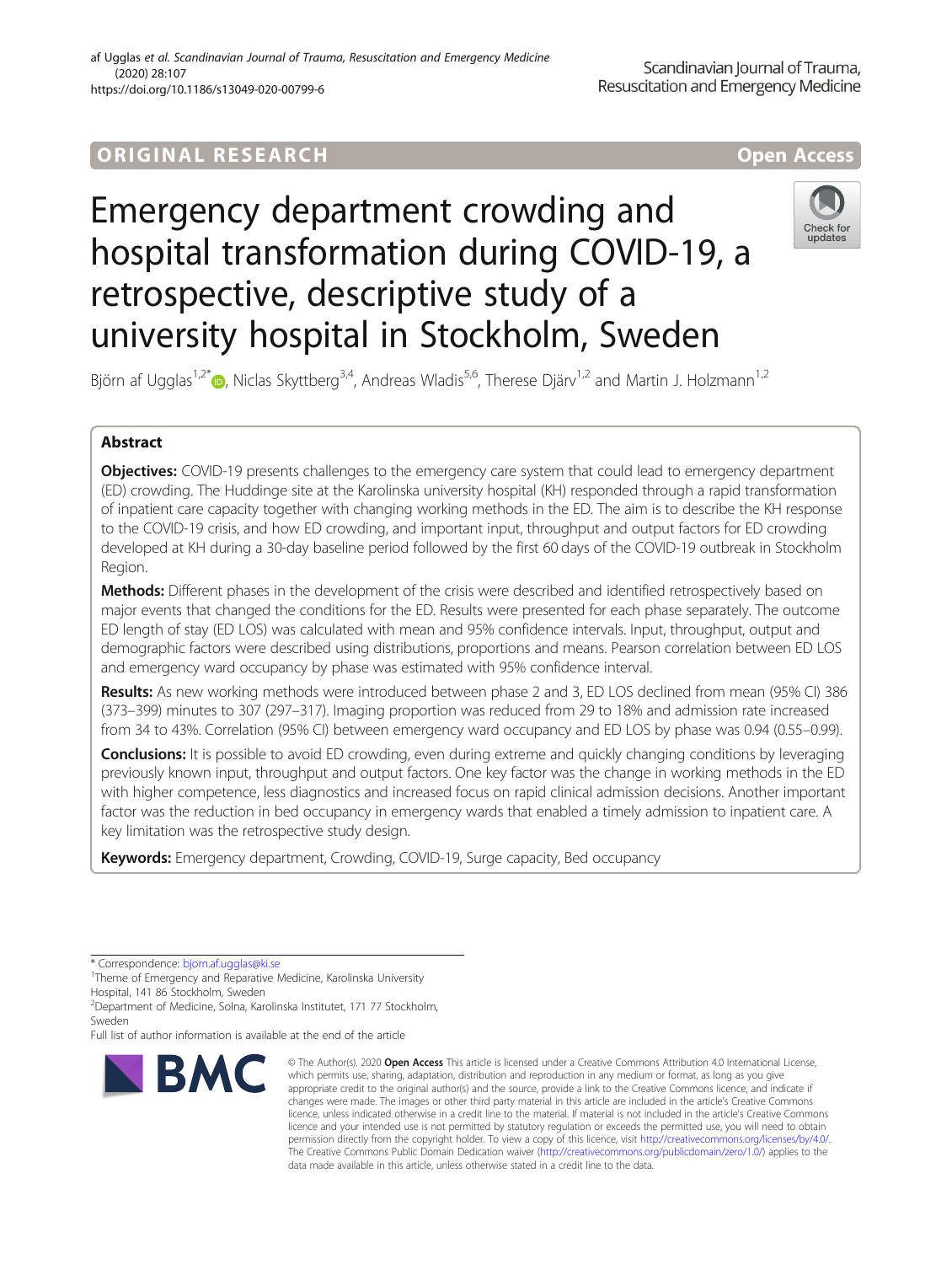#### Introduction

#### Background

The COVID-19 outbreak presents large challenges to the emergency care system. The underlying SARS-CoV-2 virus appears highly contagious to both staff and other patients and the resultant disease is potentially deadly, especially for older patients with underlying comorbidities such as active cancer, obesity, coronary artery disease, diabetes and chronic obstructive pulmonary disease [[1\]](#page-8-0). The progress of the disease for patients that require intensive-care can be quick with acute respiratory distress, severe hypoxia, acute renal failure and rapidly deteriorating vital parameters [[2\]](#page-8-0). Altogether this results in challenges for the emergency department  $(ED)$  [[3](#page-8-0)–[5](#page-9-0)] as patients with suspected COVID-19 needs to be separated from other patients, the staff have to wear protective gear that limit productivity, and vital parameters needs to be re-evaluated with high frequency.

There is a high risk that this increased workload could lead to ED crowding [\[6\]](#page-9-0) that is known to have a negative impact on patient outcomes [[7](#page-9-0)–[9](#page-9-0)] and the working environment for the staff [\[10](#page-9-0)]. A key characteristics of crowding is that when demand exceeds capacity, queues are formed in various part of the system which leads to an extended average ED length of stay (ED LOS) [[11](#page-9-0)– [14\]](#page-9-0). The emergency care system is complex and it is helpful to use the conceptual model introduced by Asplin et al. that partitions the emergency care system in three main components: input, throughput, and output [\[15](#page-9-0)]. The input component includes factors that "impact the demand for ED services". The throughput component is focused on ED internal care processes including triage, physician assessment, diagnostics and treatment. The output component is focused on factors related to the patient disposition and the ability to timely admit patients to inpatient care or safely discharge to outpatient- or self-care.

#### Methods

#### Aim

The aim is to describe how the Huddinge site at the Karolinska university hospital (KH) responded to the COVID-19 crisis, and how ED crowding, and important input, throughput and output factors for ED crowding developed at KH during a 30-day baseline period followed by the first 60 days of the COVID-19 outbreak in Stockholm Region.

#### Study design

This is a retrospective descriptive study of KH response to the COVID-19 crisis. In the study, the development of the crisis was divided into six different phases separated by five major events that changed the conditions for the ED (Fig. 1). The five major events were defined retrospectively by the research team. The first event was when patients with COVID-19 started to arrive at the ED. The next major event was the implementation of new working methods to cope with this. The last three events were based on sudden changes in the inflow of ambulances due to ambulance diversion from other hospitals following regional decisions. ED crowding together with important input, throughput and output factors for ED crowding were studied for each phase using existing data from the hospital data warehouse.

#### Study setting

KH is the southern site at Karolinska university hospital. KH's assignment is to deliver emergency care, specialized and in some areas highly specialized care in combination with research and education. KH has 760 beds and the ED had 53,508 visits in 2019. The ED has a low proportion of non-urgent and non-complex patients as these will be sorted to a co-located ED with imaging capability led by general practitioners. The department for infectious diseases at KH is the largest in the country and the hospital is the primary receiver of patients with suspected highly infectious diseases in the region. The department for perioperative medicine and intensive care is organized in a single organization responsible for intensive care and the operating theatres supporting all surgical specialties with perioperative care. A brand-new operating theatre with 23 operating rooms was just completed at KH and was meant to be inaugurated during the study period. The department of Emergency and Internal Medicine manage the ED and the emergency wards. In the last few years there has been a growing

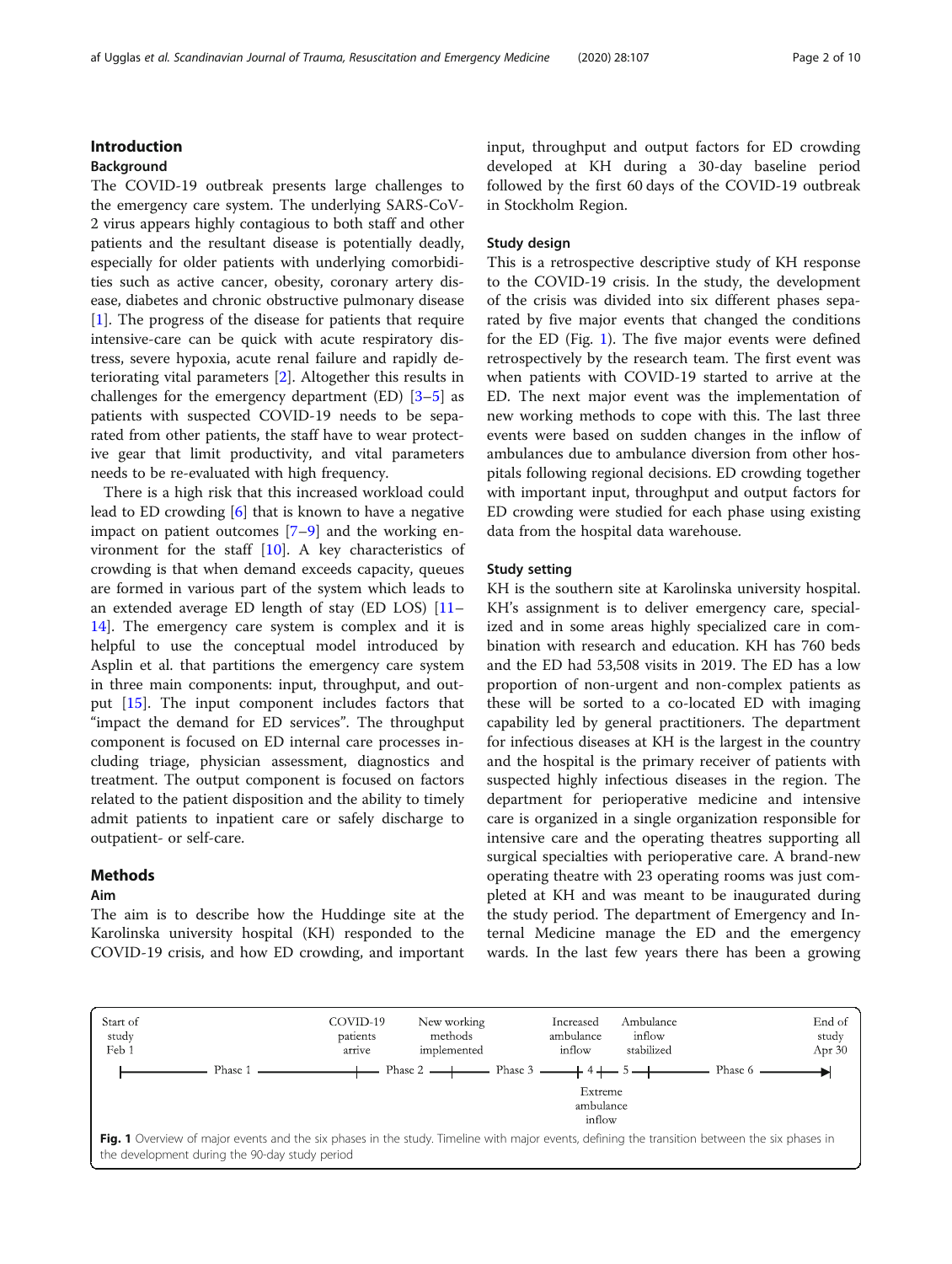focus on emergency medicine at KH and there are currently 30 emergency medicine residents in training to become specialists. The ED is mainly staffed with physicians from this department and the ED is divided into medical and surgical patient flows. There is a long-term trend at KH with increased ED crowding and boarding. Unpublished data from standard internal reports show that the mean ED LOS for admitted patients increased by 55% from 4.4 h in the year 2013 to 6.8 h in 2019.

# Detailed description of the six phases in the study Phase 1, "baseline" (Feb 1 to Mar 1)

This phase begins at the start of the study and ends after the winter school holiday. This phase represents a situation where no, or very few suspected COVID-19 patients arrived in the ED.

# Phase 2, "Early phase, normal working methods" (Mar 2 – Mar 13)

This phase starts when many in the population of Stockholm return from the winter school holiday. Many families returned from travels to countries where the disease was already widely disseminated, which accelerated the spread of the disease in the Stockholm Region. The following week on March 9, a regional decision confirmed that all patients with suspected COVID-19 should be directed to KH. According to standard protocol, patients were received in an isolation room where investigations would be completed before it was decided whether to discharge or admit the patient. After a few days, it became evident that this process would not cope with the volumes of patients and new routines and practices were developed. On March 12 at 14:00, the hospital raised the alertness level to level two out of three according to the Hospital Emergency Operations Plan. This means a partial mobilization of hospital resources and includes cancelling all planned treatments that can wait and the establishment of a Hospital Command Group [\[16\]](#page-9-0) working according to European/NATO guidelines [[17\]](#page-9-0). During this phase there was a ramp-up of the regional call-center "1177" giving advice on when and where to seek care and the population in Stockholm was asked to always call before seeking care. An online tool for self-triage was also launched. Guidelines for seeking care at the ED's were strict and patients that did not experience rapid deterioration or had respiratory disorders at rest were directed to self-care [\[18\]](#page-9-0).

# Phase 3, "Intermediary phase, new working methods" (Mar 14 – Mar 29)

On March 14, major changes in routines and practices were implemented. These were fine-tuned during the following phases using an agile approach with high presence from first-line management. All patients were now received in a tent outside the ED staffed by at least a resident physician in emergency medicine, an experienced nurse together with a nurse assistant. An initial assessment was performed, and patients were sorted depending on if COVID-19 was suspected or not. Patients with suspected COVID-19 that had mild symptoms and did not belong to a high-risk group were referred to the co-located GP-led ED or diverted to self-care and isolation at home with instructions if the situation deteriorated. Inside, the ED was separated into two equally sized sections where patients with suspected COVID-19 were sorted to one section while all other patients were sorted to the other section. The exception was orthopaedic patients that were now treated in the elective department during office hours. The inflow was initially much lower in the COVID-19 section, while the other section struggled with maintaining a high patient flow, now with half the number of available ED rooms and fewer resources in relation to the number of patients. Competence in the ED was strengthened as all residents in emergency medicine where called back from external rotations and replaced interns that were instead transferred to the emergency wards. Staffing was reinforced during evenings and nights and the surgical specialist position was now staffed 24/7 instead of only weekdays 10–18. Practices were also changed, after an initial assessment and work-up of unstable patients, an early decision on admission to inpatient care was made based on basic lab tests, point-of-care blood gases, and the overall clinical picture. Imaging and further diagnostics were kept to a minimum. The early decision to quickly admit patients with suspected COVID-19 to inpatient care without complete diagnostics was enabled by the transformation of one of the emergency wards with 22 single rooms that performed further investigation and diagnostics that in normal cases would have been performed in the ED. As soon as a patient had a result on their COVID-19 test they would be transferred to an infection ward if positive and to another ward if negative unless they were stable enough to be discharged home. During this phase, the hospital increased the number of beds in the infection wards and started the ramp-up of intensive care capacity. KH was also no longer the primary receiver in the region as in phase 2 and the inflow of patients arriving with ambulance was shared among all of seven hospitals in the region based on geographical segmentation.

# Phase 4, "Exponential phase with controlled ambulance inflow" (Mar 30 – Apr 2)

This phase starts with the implementation of a regional decision to rebalance the load across the seven hospitals in the region. In the earlier phases, ambulances were directed to the closest hospital, but clustered outbreaks in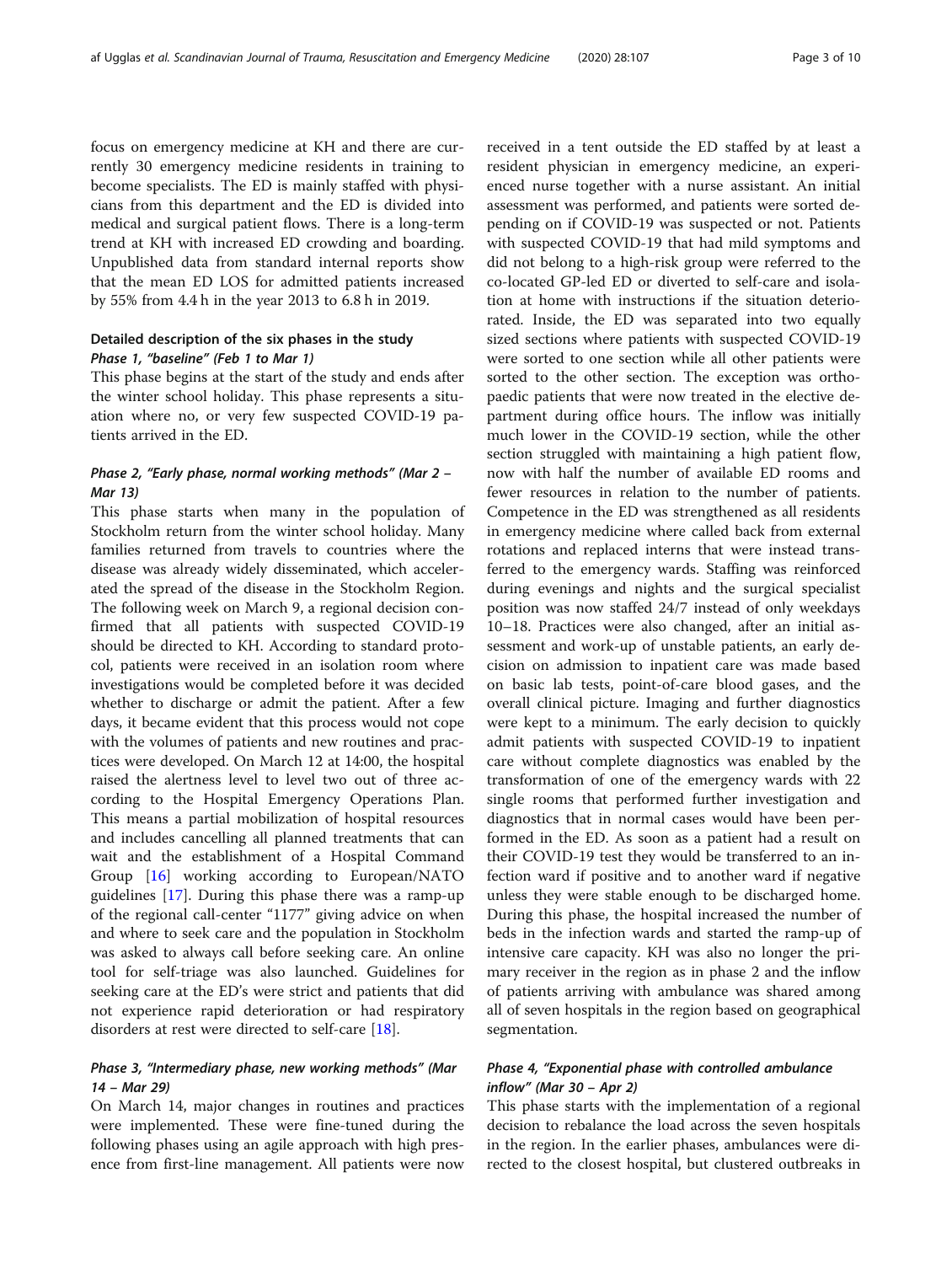some of the suburbs led to a congestion of COVID-19 patients in three of the sevens hospitals in the region. The decision led to an increased inflow of ambulances at KH. During this period, the intensive care capacity was further increased at KH to manage the increased inflow of critically ill patients.

# Phase 5, "Exponential phase with extreme ambulance inflow" (Apr 3 – Apr 8)

This phase starts with a regional decision of directing all ambulances with patients showing respiratory symptoms in Region Stockholm towards KH. The rapid build-up of intensive care capacity in KH now enabled the hospital to relieve the other hospitals in the region to handle about 50% of the regional projected patient flow for intensive care. Even if there was now available intensive care capacity in the hospital, the large inflow of critically ill patients during a short time-period was extremely challenging for the ED. Due to the impact that the first decision had on KH, a new regional decision was taken April 5 that reduced the ambulance diversion for all priority 1 ambulances, and all ambulances from two of the six other hospitals.

#### Phase 6, "Plateau, stabilization of inflow" (Apr 8 – Apr 30)

This phase starts with a regional decision to further reduce the ambulance inflow to KH back to the level in phase 4 again. The number of new cases and patients admitted into intensive care in the Stockholm region also peaked and reached a plateau at this time [[19\]](#page-9-0). Intensive care capacity was now increased to its planned maximum capacity. During this phase there was a shift in patient flows where many patients who had been cared for in the intensive care units had recovered enough to come out of the ventilator but were still very weak, many of them suffering from hypoxemia. To care for post-intensive care patients, the capacity of the high-dependency emergency care unit was increased gradually from 6 to 18 beds by closing down other emergency care wards and relocate the staff. This increased the level of care but reduced the number of available beds.

#### Variables

As a proxy for the outcome ED crowding we used the mean ED LOS for each phase. Factors potentially impacting crowding were grouped into input, throughput and output. Input factors were the number of patient visits and the number of patient visits arriving by emergency medical services (EMS). Throughput factors indicating the share of diagnostics and treatment performed in the ED were the proportion of patient visits that included medical imaging during the ED stay and the proportion of patient visits that resulted in an admission to inpatient care.

Output factors were the bed occupancy level in the emergency wards and the number of care episodes at the emergency wards, together indicating the available capacity for the ED to admit patients to inpatient care without a finalized diagnosis. Another output factor was the total hospital bed capacity indicating the general ability to admit patients to inpatient care. To provide a view on this, the average number of staffed inpatient beds together with the average number of patients by type of ward, phase and date were presented. The wards were grouped in four categories: intensive care, emergency care, infection, and other wards (excluding pediatric and obstetric wards). Basic demographic information on the distribution of sex and age in intervals  $<$  40, 40–59, 60–79 and 80+ were also presented.

#### Data sources/measurement

Data used in the study was based on statistics extracted from KH data warehouse. Crosstabs of data were delivered to the research team using Tableau Desktop 2018.3.0 and imported into RStudio 1.1.463 and R version 3.6.1 to create the table, the analysis of correlations and highresolution graphs. ED LOS is measured from the first registration at the front desk or in the later stages in the tent outside the ED, until the patient leaves the ED. Bed occupancy is measured as the daily average of observations on number of staffed inpatient beds and number of admitted patients that is registered at each ward. The number of staffed inpatient beds is entered manually by each ward as soon as the status changes. The number of patients in each ward is updated automatically as patients are admitted and discharged in the electronic healthcare records. The Data warehouse stores information on beds and patients with 15 min resolution so each daily average is based on 96 observations.

#### Statistical methods

For the outcome ED crowding, mean ED LOS was estimated with 95% confidence interval for each phase. Input, throughput and output factors previously known to impact ED crowding together with age and sex were described for each phase using distributions, means and proportions. Pearson correlations with P-value and 95% confidence intervals where each phase represented a single observation were estimated between ED LOS and the key input, throughput and output factors. The input factor used was average visits per day, the throughput factor was proportion of imaging performed and the output factor was bed occupancy in the emergency wards. Development of staffed inpatient beds and average number of patients were visualized in line graphs by the type of ward, phase and date.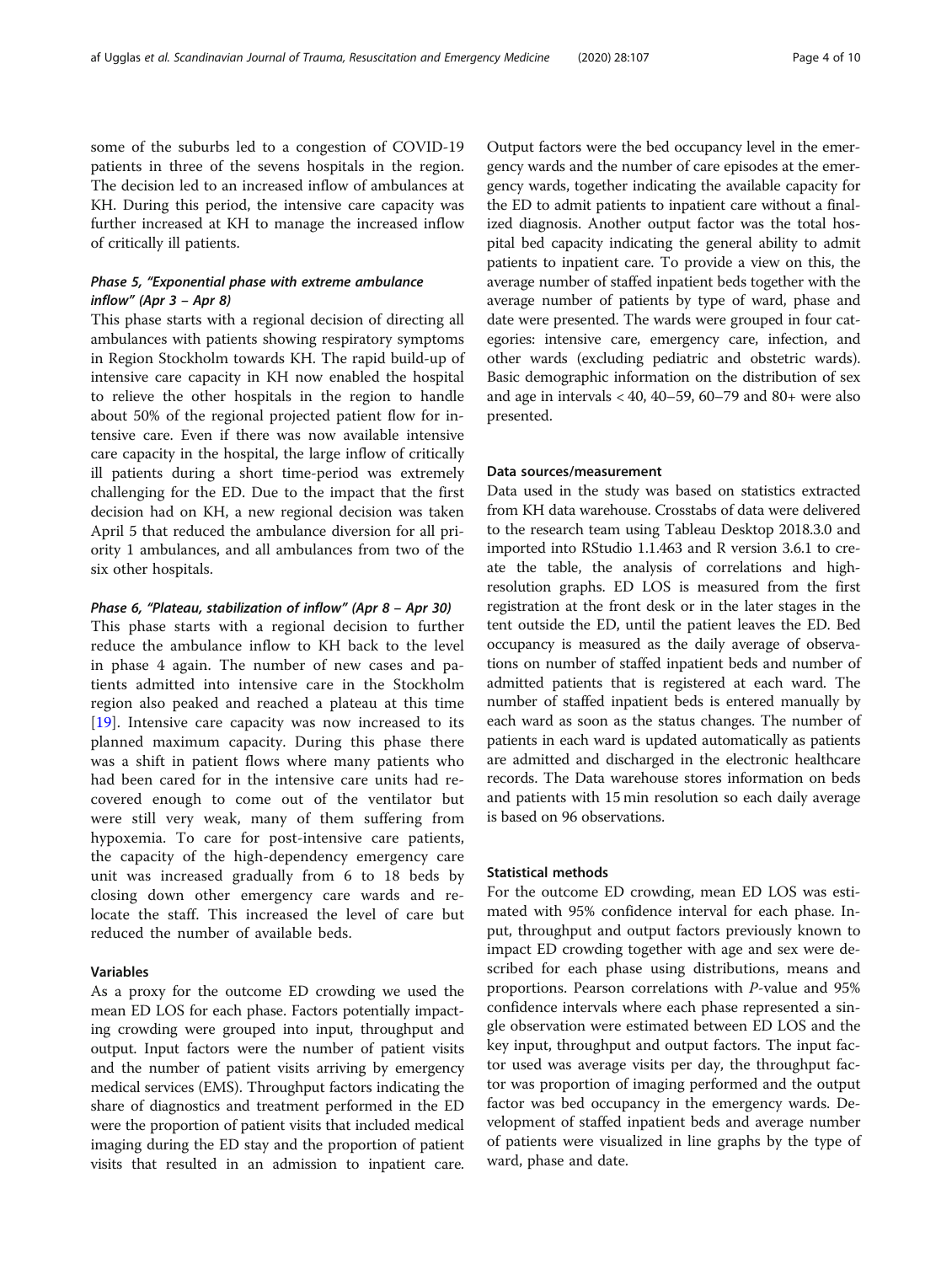# Results

#### Participants

In total there were 9754 ED visits during the 90-day study-period from February 1 to April 30. Three hundred ninety four visits (4%) were excluded due to missing triage priority while 13 visits (0%) were excluded due to missing information on sex or ED LOS. In total, 9347 visits (96%) were included.

# Input factors

Visits per day were similar in the baseline phase 1 (118) and phase 2 (114) but declined in phase 3 (93). In phase 4 and 5 the number of visits increased to 103 and 123. This was mainly due to an increase in the number of EMS arrivals that reached a maximum of 75 in phase 5 compared to 43 in the baseline phase 1. The proportion of EMS arrivals increased to 49% in phase 4 and 61% in phase 5 compared to 37% in the baseline phase 1.

#### Throughput factors

In phase 3, the proportion of patients that had some kind of imaging performed during their ED visit dropped to 18% compared to 32% in the baseline phase 1 and then further to 15 and 11% in the following two phases. Admission to inpatient care developed in the opposite direction with an increase to 43% in phase 3, 48% in phase 4 and 51% in phase 5 compared to 33% in the baseline phase 1 (Table [1](#page-5-0)).

#### Output factors

Mean bed occupancy in the emergency wards declined to 66% in phase 3 compare to 90% in the baseline phase 1. This was followed by an increase to 71% in phase 4 and 79% in phase 5 before it declined to 70% in phase 6. Emergency ward production measured as the mean number of completed care episodes per day increased during phase 2–5 as the lower bed occupancy was offset by a shorter length of stay in the emergency ward (Table [1\)](#page-5-0).

The initial intensive care capacity was 10 staffed beds in the baseline phase 1. In phase 3, the extreme expansion started, resulting in a maximum of 85 staffed intensive care beds during most of phase 6 (Fig. [2](#page-6-0)). Infection ward capacity had a similar but not as dramatic development (Fig. [3](#page-6-0)). Emergency wards had an initial capacity of around 70 staffed beds in the baseline phase 1. In phase 3, the average number of patients declined, and in phase 6, the number of beds was reduced to 36 as the normal emergency wards were closed and the staff were relocated to the more densely staffed high-dependency emergency ward (Fig. [4\)](#page-7-0). The capacity of the remaining wards was around 300 staffed beds during the baseline phase 1. Bed capacity declined during phase 2–3 as staff were reallocated to the emergency, infection and intensive care wards. In phase 5, the capacity increased back to 300 again, but the cyclical weekly variation with lower capacity during the weekends disappeared as wards were refocused from elective care towards caring for COVID-19 or other emergency care patients 24/7 (Fig. [5](#page-7-0)).

#### **Outcome**

The mean (95% CI) ED LOS was 440 (431–449) minutes at the baseline phase 1 and declined to 386 (373–399) in phase 2 and 307 (297–317) in phase 3. It then increased to 341 (321–360) in phase 4 and 351 (336–366) in phase 5 before again declining to 294 (287–302) minutes in the final phase 6. All phases following the implementation of new working methods in phase 3 had a statistically significant lower mean ED LOS than both the first two phases (Table [1\)](#page-5-0).

#### Correlation between key factors and ED LOS by phase

Pearson correlation (95% CI) between mean ED LOS and mean emergency ward bed occupancy for each phase was 0.94 (0.55–0.99) with  $P = 0.005$  (Fig. [6\)](#page-8-0). Results for the other factors were not statistically significant with Pearson correlation (95% CI) 0.78 (− 0.08– 0.98) with  $P = 0.06$  for mean ED LOS and mean visits per day by phase and Pearson correlation (95% CI) 0.71  $(-0.24-0.97)$  with  $P = 0.11$  for mean ED LOS and proportion of imaging performed by phase.

#### **Discussion**

In this retrospective, descriptive study we analyzed the developments at KH during a 30-day baseline period followed by the first 60 days of the COVID-19 outbreak in Stockholm Region, Sweden. Analysis of 9347 ED visits separated in six phases show that KH was able to improve ED crowding despite the challenges posed by COVID-19. ED crowding is a complex, multivariable issue and multiple factors may have impacted this development. To structure the analysis, we used the conceptual input, throughput, output model for ED crowding introduced by Asplin et al. [\[15](#page-9-0)] The main input factor that increased the demand for ED services was when patients with COVID-19 started to arrive in phase 2. The regional call-center with digital self-triage and a restrictive message to the public [\[18\]](#page-9-0) starting in phase 2 together with the fear of acquiring COVID-19 when seeking care reduced the arrival intensity. In phase 4–6, ambulance diversion from other hospitals increased the pressure on the ED. Positive throughput factors were increased resources and higher competence in the ED [[13](#page-9-0), [20\]](#page-9-0) that were added in phase 3 together with new working methods limiting diagnostics and aiming for quick clinical decisions to admit a higher proportion of patients to inpatient care [\[21](#page-9-0), [22](#page-9-0)]. ED LOS was also statistically significantly lower in phase 3–6 compared to the phase 1–2 before the change. A key output factor was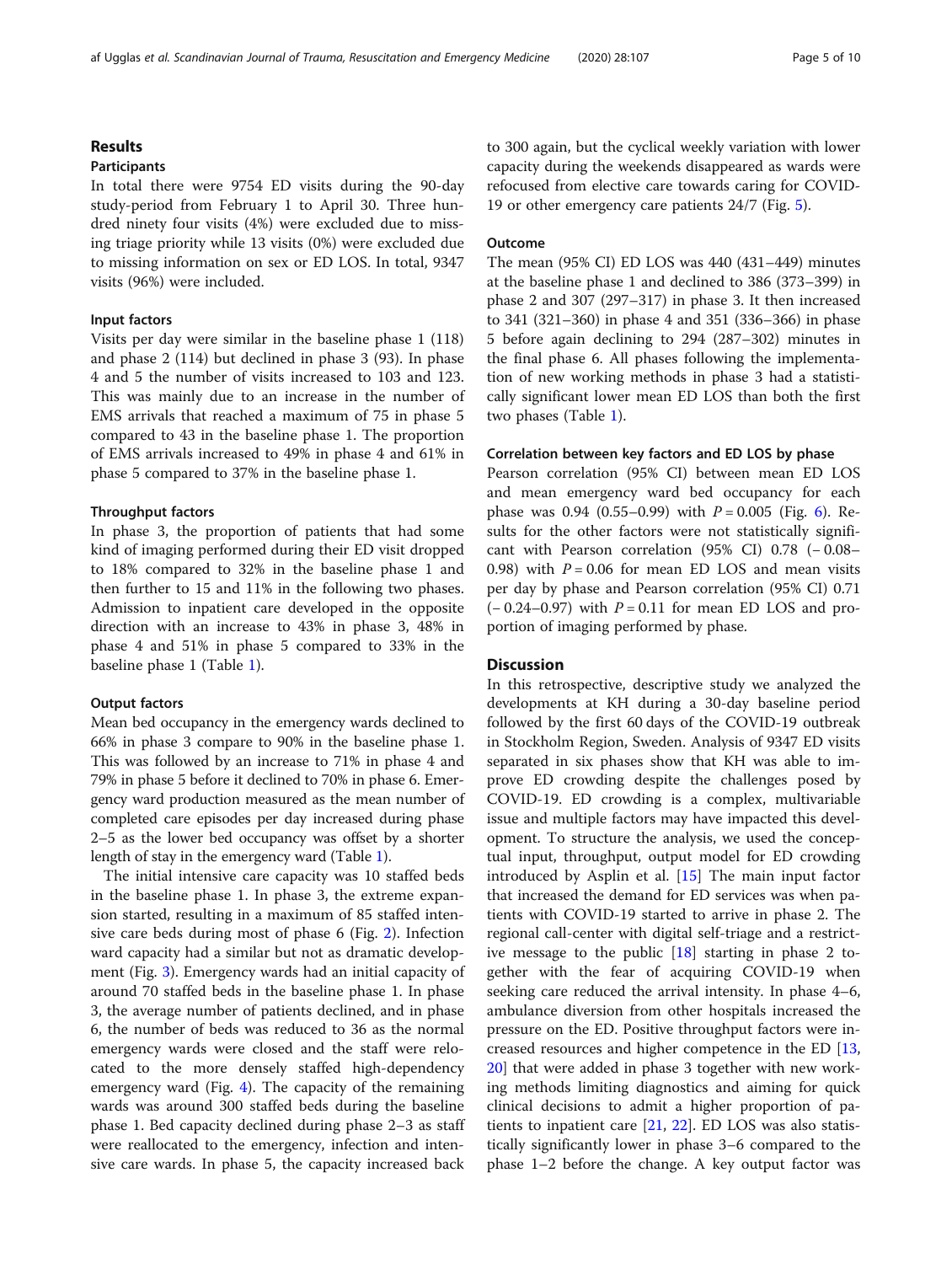|                            | Phase 1    | Phase 2   | Phase 3   | Phase 4        | Phase 5   | Phase 6    |
|----------------------------|------------|-----------|-----------|----------------|-----------|------------|
| Input                      |            |           |           |                |           |            |
| Visits                     |            |           |           |                |           |            |
| Visits, n                  | 3546       | 1368      | 1482      | 410            | 613       | 1928       |
| Days, n                    | 30         | 12        | 16        | $\overline{4}$ | 5         | 23         |
| Visits per day, n          | 118        | 114       | 93        | 103            | 123       | 84         |
| <b>EMS</b> arrival         |            |           |           |                |           |            |
| Arrivals per day, n        | 43         | 40        | 36        | 50             | 75        | 47         |
| Proportion, %              | 37%        | 35%       | 39%       | 49%            | 61%       | 56%        |
| Throughput                 |            |           |           |                |           |            |
| Imaging performed          |            |           |           |                |           |            |
| Yes, %                     | 32%        | 29%       | 18%       | 15%            | 11%       | 19%        |
| Admitted to inpatient care |            |           |           |                |           |            |
| Yes, %                     | 33%        | 34%       | 43%       | 48%            | 51%       | 46%        |
| Output                     |            |           |           |                |           |            |
| Emergency ward             |            |           |           |                |           |            |
| Bed occupancy, %           | 90%        | 85%       | 66%       | 71%            | 79%       | 70%        |
| Care episodes per day, n   | 27         | 31        | 35        | 33             | 42        | 23         |
| Length of stay, hours      | 50         | 48        | 26        | 23             | 24        | 27         |
| Demographics               |            |           |           |                |           |            |
| Sex                        |            |           |           |                |           |            |
| Male sex, n (%)            | 1686 (48%) | 677 (50%) | 749 (51%) | 213 (52%)      | 328 (54%) | 1036 (54%) |
| Age                        |            |           |           |                |           |            |
| $< 40$ , n $(\%)$          | 975 (28%)  | 392 (29%) | 416 (29%) | 95 (24%)       | 138 (23%) | 461 (24%)  |
| 40-59, n (%)               | 897 (26%)  | 385 (29%) | 439 (30%) | 138 (35%)      | 206 (34%) | 568 (30%)  |
| 60-79, n (%)               | 1074 (31%) | 398 (30%) | 438 (30%) | 119 (30%)      | 161 (27%) | 598 (32%)  |
| 80+, n (%)                 | 515 (15%)  | 165 (12%) | 158 (11%) | 46 (12%)       | 96 (16%)  | 266 (14%)  |
| Missing, n                 | 85         | 28        | 31        | 12             | 12        | 35         |
| <b>ED</b> crowding         |            |           |           |                |           |            |
| ED LOS                     |            |           |           |                |           |            |
| Mean, minutes              | 440        | 386       | 307       | 341            | 351       | 294        |
| Confidence interval, 95%   | 431-449    | 373-399   | 297-317   | $321 - 360$    | 336-366   | 287-302    |

#### <span id="page-5-0"></span>Table 1 Patient visit information by phase

Patient visit information for 9754 ED visit during 90 days from February 1 to April 30 in the Huddinge site of Karolinska University hospital. Variables are grouped in input, throughput and output factors, and by phase in the development

EMS Emergency medical services (ambulance or helicopter), ED LOS Emergency department length of stay

the reduced bed occupancy in the emergency wards that improved the service level for the ED. [\[23\]](#page-9-0) This is in line with the findings of Asplin et al. that "the most frequently cited reason for ED crowding is the inability to move admitted patients from the ED to an inpatient bed" [[15](#page-9-0)]. We also identified a statistically significant correlation between mean ED LOS and mean emergency ward occupancy by phase. The decrease in bed occupancy was enabled by a transformation of the inpatient care capacity in the hospital, increasing intensive care and infection ward capacity and shifting focus from

specialized elective care to emergency care of COVID-19 patients. The transformation was enabled by an alignment of priorities across the hospital that was fueled by the general state of emergency and directed by the launch of the hospital command group in phase 2.

A key limitation was the study-design where the research group defined the cut-off points and the phases retrospectively. We aimed to define cut-off points as objectively as possible based on major events that impacted the conditions for the ED, but this may still have introduced bias. It was however not feasible to conduct a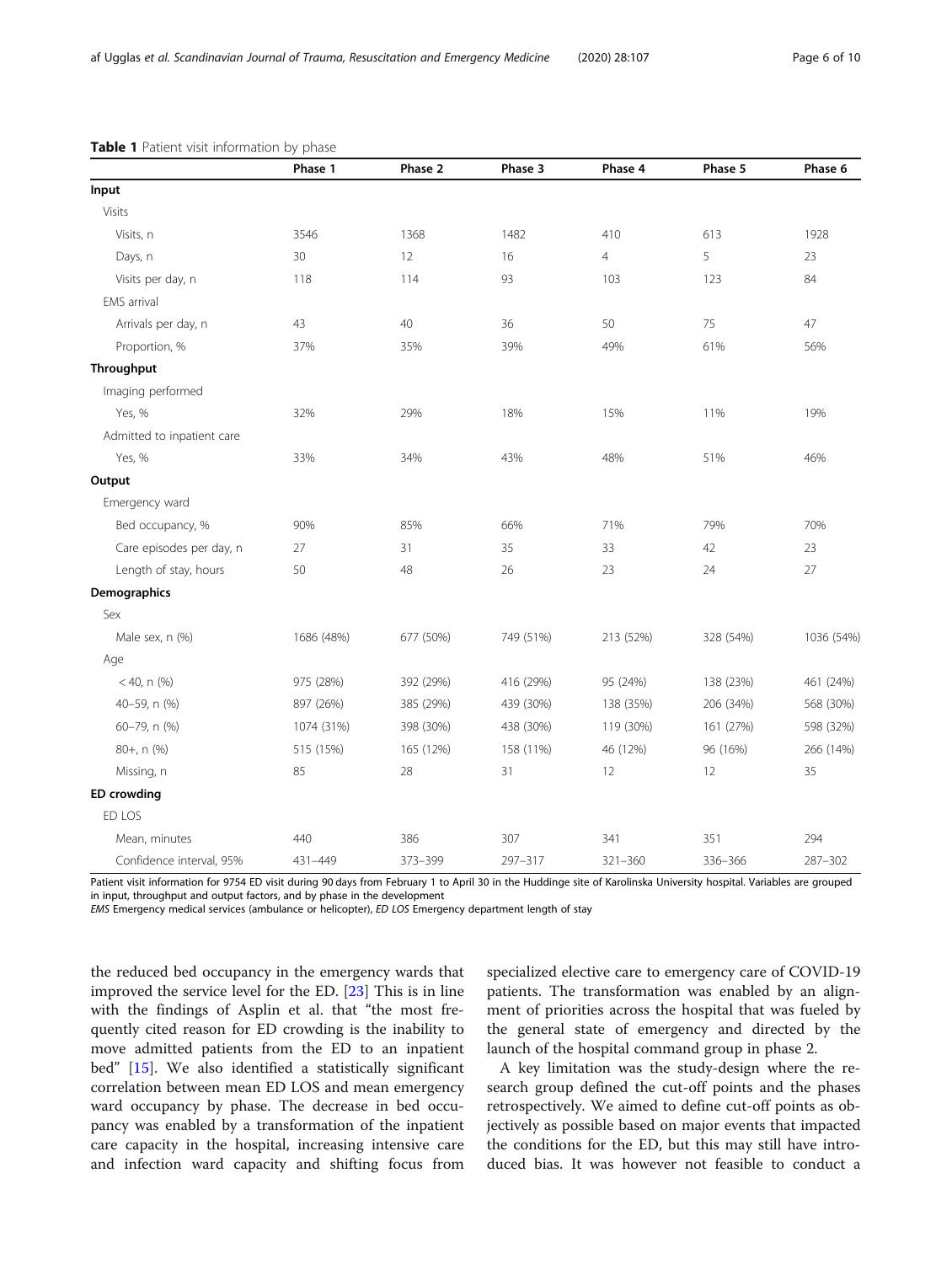<span id="page-6-0"></span>

prospective intervention study as we were in a state of emergency, unable to predict how events would unfold and what measures that would be taken. Overall, the quality of the data is high as the study is based on standard reporting variables already existing in the data warehouse that is used daily. This is also a limitation as it narrows down the choice of proxy variables to use for the factors. One limitation is that ED LOS starts when

the patient is registered and not when the patient arrives at the ED. When the arrival intensity is high, there may be additional waiting time before being registered. These situations are likely to be associated with ED crowding and extended ED LOS so high levels of ED LOS may be underestimated. Another limitation is that the number of staffed beds is based on manual input from the wards as capacity changes. This often leads to small delays as

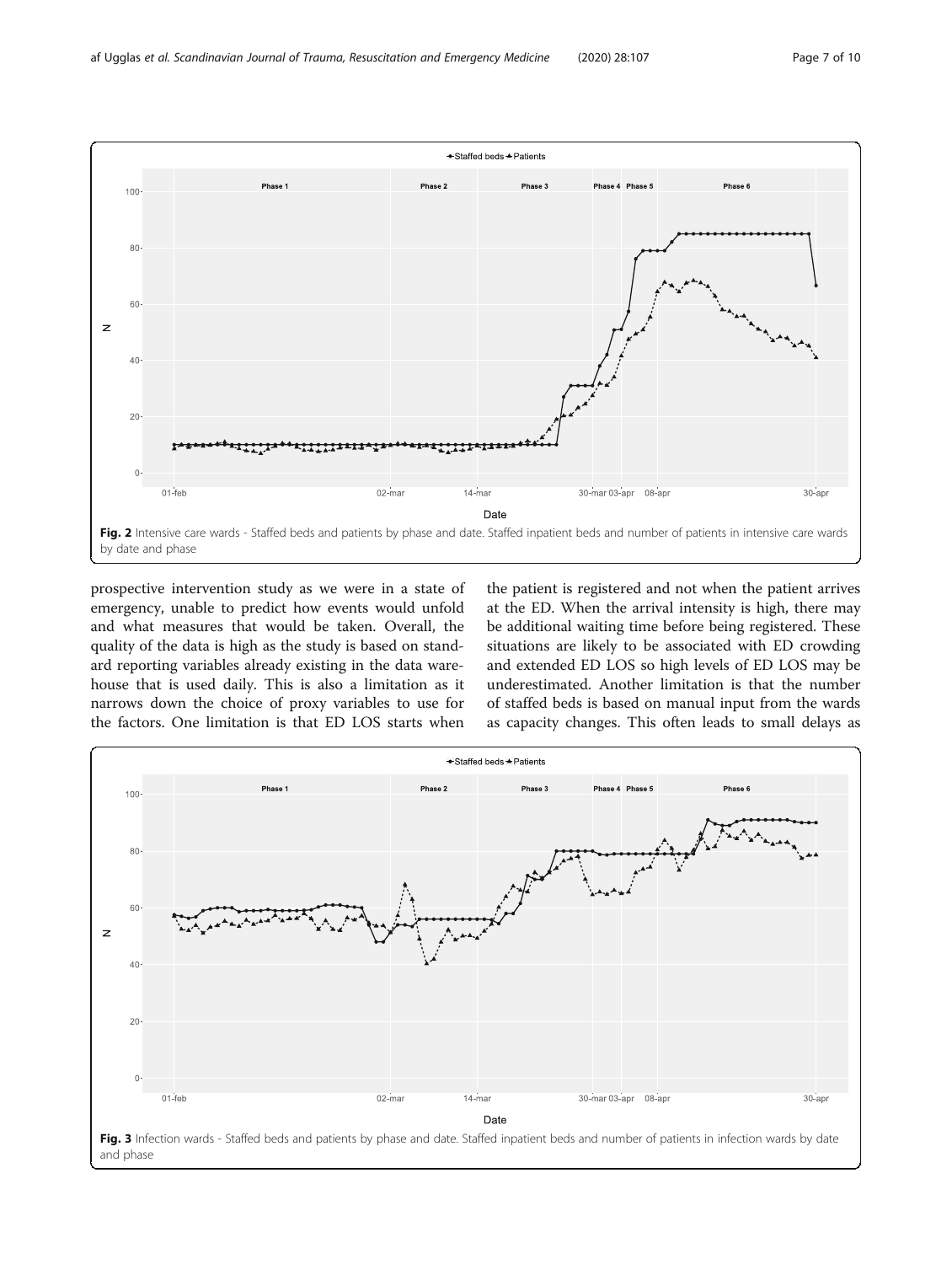<span id="page-7-0"></span>

the priority is to first change the care capacity and then to report it in the system. This may have led to an underestimation of the intensive care capacity in the middle of phase 3. Generalizability may to some aspects be limited as there were some favorable conditions at KH. The hospital had a relatively large part of the staff engaged in research, education and specialized elective care that could be redeployed during the crisis. KH also

have a large operating theatre with many physicians and nurses specialized in anesthesiology and perioperative care that could quickly be retrained to work in intensive care. In addition to this, the new operating theatre with pre- and postoperative wards were just recently inaugurated and had excellent capabilities to be transformed into intensive care wards for COVID-19 patients.

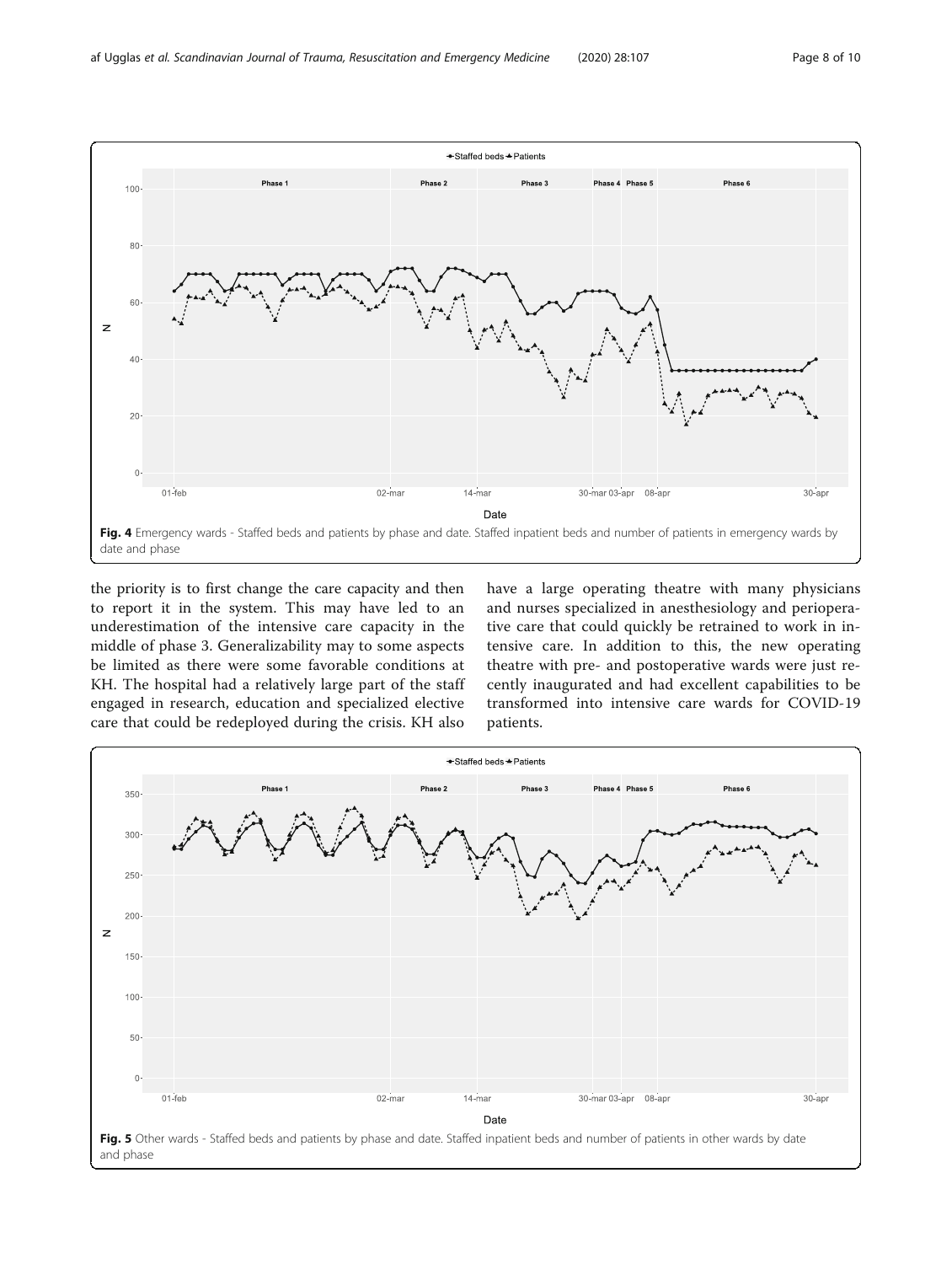<span id="page-8-0"></span>

# Conclusions

It is possible to avoid ED crowding, even during extreme and quickly changing conditions by leveraging previously known input, throughput and output factors. One key factor was the change in working methods in the ED with higher competence, less diagnostics and increased focus on rapid clinical admission decisions. Another important factor was the reduction in bed occupancy in emergency wards that enabled a timely admission to inpatient care.

#### Abbreviations

ED: Emergency department; ED LOS: Emergency department length of stay; CI: Confidence interval; KH: Huddinge site at Karolinska University Hospital; EMS: Emergency Medical Services (ambulance or helicopter)

#### Acknowledgements

Not applicable.

#### Authors' contributions

BU initiated the study. BU, NS, TD and AW contributed to the design of the study. BU gathered and structured the dataset and performed the analysis. BU drafted the manuscript. NS, MH, TD and AW critically revised the manuscript and approved the manuscript to be submitted. BU affirms that the manuscript is an honest, accurate, and transparent account of the study being reported; that no important aspects of the study have been omitted; and that any discrepancies from the study as planned (and, if relevant, registered) have been explained. BU is the guarantor.

#### Funding

Mr. af Ugglas is employed at the Karolinska University hospital and was assigned by the Hospital Command Group and Dr. Skyttberg to evaluate the development at KH. Open Access funding provided by Karolinska Institute.

#### Availability of data and materials

The datasets used and/or analysed during the current study are available from the corresponding author on reasonable request.

#### Ethics approval and consent to participate

The visit data in the study was extracted with the purpose of quality improvement. Visit data did not include personal identifiers or sensitive information regarding patient health status. The statistical reports were approved for publication by the head of the ED according to the Swedish "Public Access to Information and Secrecy Act" [\[19](#page-9-0)] therefore ethical approval was not required.

#### Consent for publication

Not applicable.

#### Competing interests

Dr. Holzmann reports receiving consultancy honoraria from Idorsia. He holds research positions funded by the Swedish Heart- Lung Foundation (grant 20170804) and the ALF agreement between the Stockholm County Council and Karolinska Institutet (grant 20170686). Dr. Djärv was supported by the Stockholm County Council (clinical research appointment).

#### Author details

<sup>1</sup>Theme of Emergency and Reparative Medicine, Karolinska University Hospital, 141 86 Stockholm, Sweden. <sup>2</sup>Department of Medicine, Solna, Karolinska Institutet, 171 77 Stockholm, Sweden. <sup>3</sup>Department of Medical Informatics, Karolinska University Hospital, 141 86 Stockholm, Sweden. 4 Department of Learning, Informatics, Management and Ethics, Karolinska Institutet, 171 77 Stockholm, Sweden. <sup>5</sup>Division of Surgery, Orthopaedics and Oncology, Linköping University Hospital, 581 85 Linköping, Sweden. 6 Department of Biomedical and Clinical Sciences, Linköping University, 581 83 Linköping, Sweden.

#### Received: 20 May 2020 Accepted: 7 October 2020 Published online: 28 October 2020

#### References

- 1. Swedish Public Health Agency. Information to risk groups regarding COVID-19. [https://www.folkhalsomyndigheten.se/smittskydd-beredskap/utbrott/](https://www.folkhalsomyndigheten.se/smittskydd-beredskap/utbrott/aktuella-utbrott/covid-19/rad-och-information-till-riskgrupper/) [aktuella-utbrott/covid-19/rad-och-information-till-riskgrupper/.](https://www.folkhalsomyndigheten.se/smittskydd-beredskap/utbrott/aktuella-utbrott/covid-19/rad-och-information-till-riskgrupper/) Acessed 12 Aug 2020.
- 2. Bhatraju PK, Ghassemieh BJ, Nichols M, Kim R, Jerome KR, Nalla AK, et al. Covid-19 in critically ill patients in the Seattle region - case series. N Engl J Med. 2020;382:2012–22. <https://doi.org/10.1056/NEJMoa2004500>.
- 3. Gagliano A, Villani PG, Co FM, Manelli A, Paglia S, Bisagni PAG, et al. COVID-19 epidemic in the Middle Province of northern Italy: impact, logistics, and